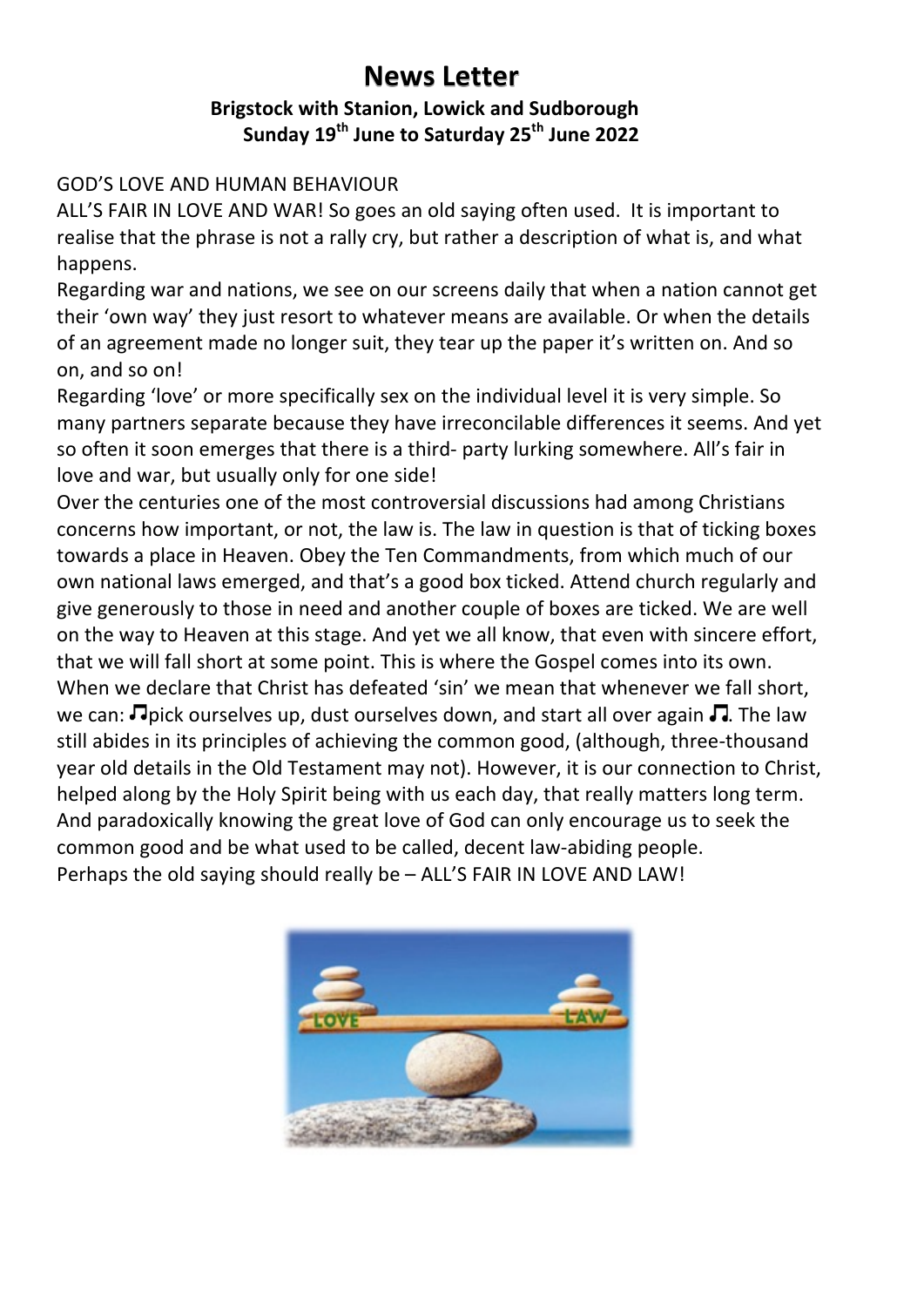### **Sunday Services**



19<sup>th</sup> June 9.30 a.m. All Saints Sudborough 11.30 a.m. St Peters Stanion All Age Service

26<sup>th</sup> June 9.30 a.m. St Peters Lowick (time change due to Lowick Fete on same day) Also online service

**3<sup>rd</sup> July 11.00 a.m.** St Peters Stanion

**10th July 10.00 a.m**. St Andrews Brigstock Also online service

#### **Mid Week Services.**

Thursdav 23<sup>rd</sup> June 10.00 a.m. St Andrew's Brigstock Holy Communion

#### **Please Pray for:**

> This Weeks Mind: Peter Hart 1988, Clarence Sherratt 1999, John Nichols 1983, Brian Alan Tarrant 2020, Robert Kirkpatrick, Priest 1994, Peter Freema

There will be a Thanksgiving Memorial Service followed by burial of ashes in the church yard for Tony Frayne on September 28th at 2.30pm. at St Andrew's Church, Brigstock. Friends most welcome.

Please continue to pray for the situation in Ukraine and for all those who have been displaced. Thank God for all those who have helped or are helping the Ukrainian Refugees, for all the people in neighbouring countries who have been so willing to provide a safe haven, transport and necessary supplies.

#### This prayer written by our Archbishops Justin Welby and Stephen Cottrell may help you.

God of peace and justice, We pray for the people of Ukraine today. We pray for peace, and the laying down of weapons. We pray for all those who fear for tomorrow,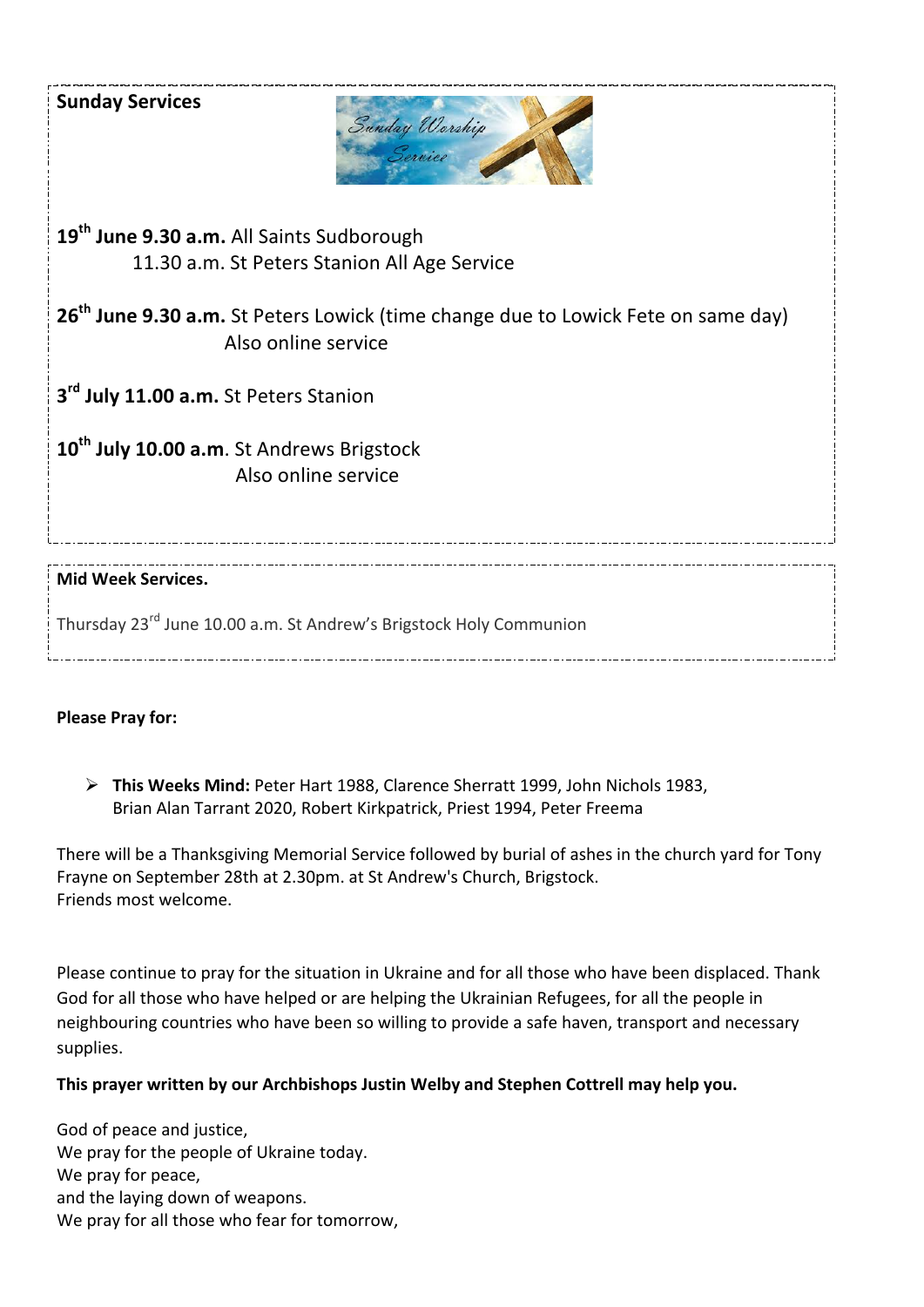that your Spirit of comfort draws near to them. We pray for those with power over war or peace, for wisdom, discernment and compassion to guide their decisions. Above all, we pray for all your precious children, at risk and in fear. that you would hold and protect them. We pray in the name of Jesus, the prince of peace. Amen.





The Disasters Emergency Committee have people from well-known charities on the ground and are collecting money to aid the people of Ukraine. The Government are willing to match fund what is given by individuals. Please consider donating to them if you are able to do so.

1) Link to DEC Appeal: Ukraine Humanitarian Appeal | Disasters Emergency Committee (dec.org.uk)

*Parish Notes* 

**Rector:** The Reverend Heather Lowe **Associate Minister (Church Army):** Captain Alan Lowe, Telephone: 01536 263550 Address: 14 Willow Lane, Stanion, Northamptonshire, NN14 1DT

**Reader** – Jackie Makepeace Telephone: 01832 358978

**Churchwarden Contact telephone numbers: Lowick** – Vacant **Sudborough** – Sara Dixon 07970 597017 **Brigstock** – Carl Hector 01536 373410 **Stanion** – David Lafferty 01536 200175

**Benefice Administrator & Safeguarding Officer – Allison Porter email:** beneficeoffice5@btinternet.com or telephone 01536 373509 or 07933 804432



The National Church of England has provided;

**Daily Hope - a free phone number (0800 804 8044) offering music, prayers and** reflections as well as full worship services from the Church of England at the end of a telephone line.



We hope you enjoy it and find it helpful.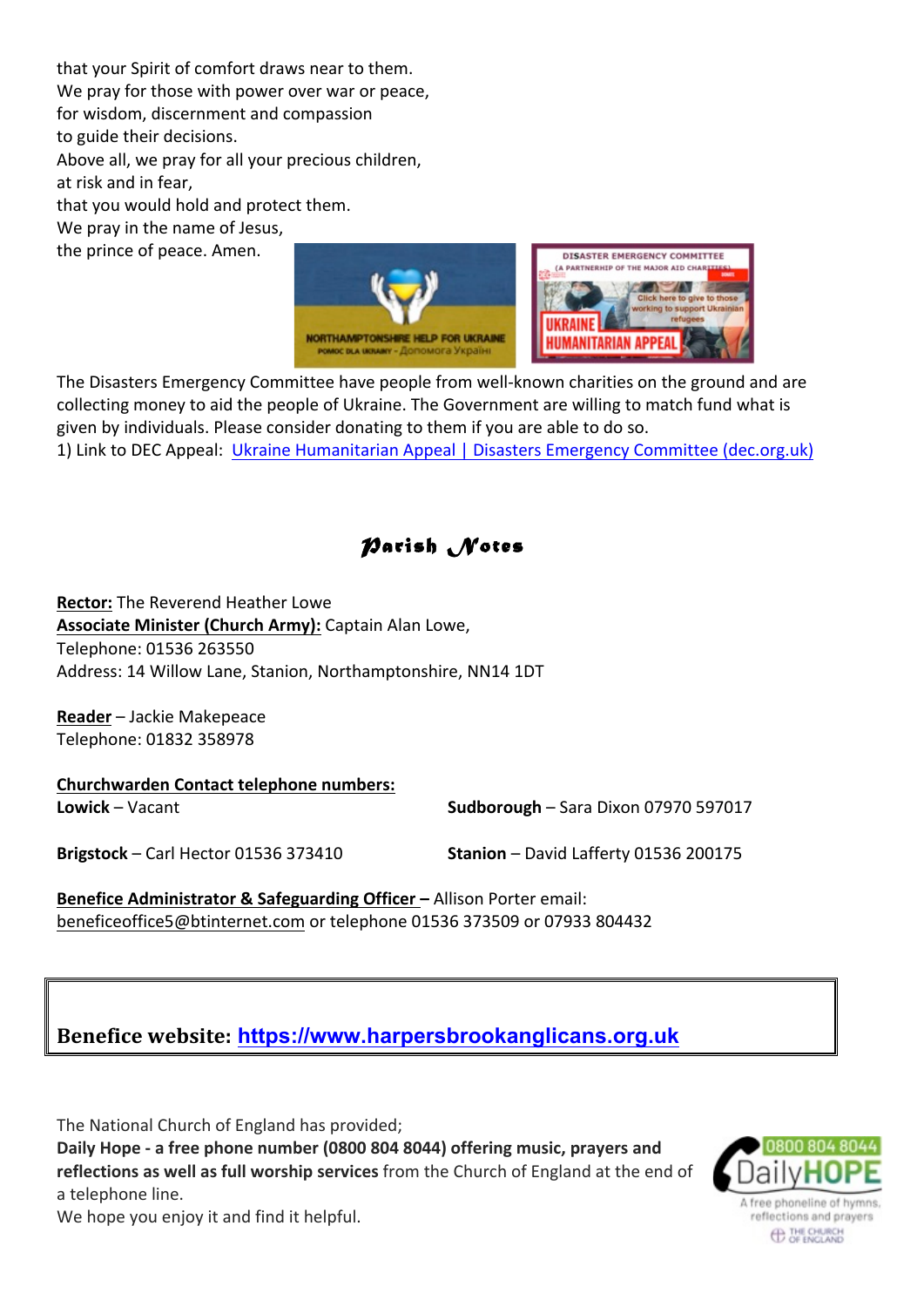*We now have a Benefice App for Android phones. The App is called 'HB Anglican Benefice'. It can be downloaded free, from the Google Store.*

*Latest News, monthly churches calendar, direct quick access to the website and many other features are included. For more info text Alan 07480113673*

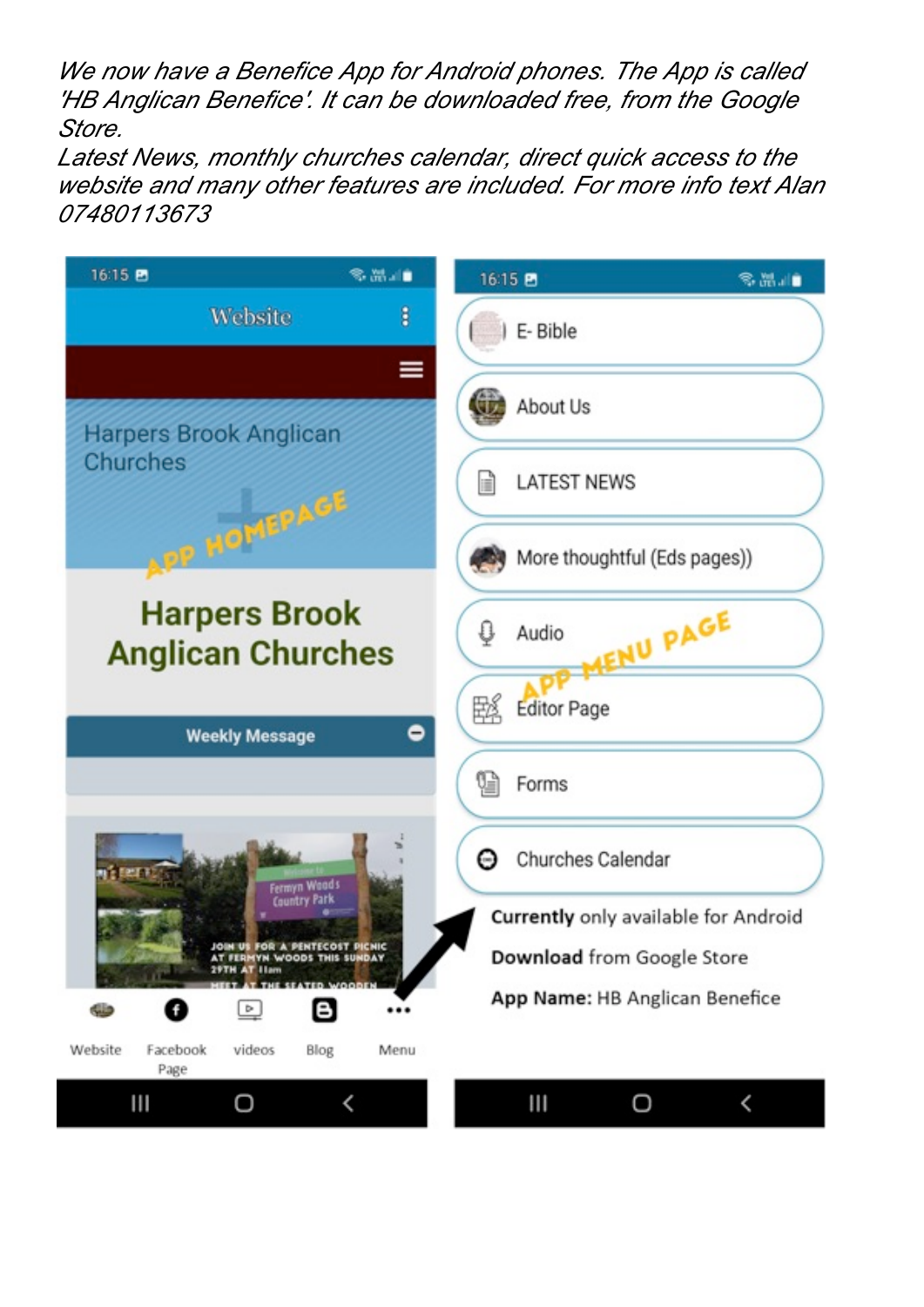## **Vacancy for Benefice Safeguarding Officer – Voluntary Post**



We are looking for a Benefice Safeguarding Officer for the churches of St Peter Lowick, All Saints Sudborough, St Andrew Brigstock and St Peter Stanion. Whilst we would prefer to have someone with links to any one or all of our four churches this is not compulsory. You will be expected to promote the development of and the implementation of safeguarding knowledge, policy and practice within the benefice as well as provide timely and effective advice and support in respect of concerns arising about the protection of adults, young people and children at risk. Training and a comprehensive handover will be available from the current Safeguarding Officer along with an enhanced DBS check (Disclosure and Barring Service). This is an unpaid voluntary post but expenses will be reimbursed. If you think that you would be suitable and have an interest in the role please request a Role Description by emailing beneficeoffice5@btinternet.com or contact the current Safeguarding Officer Allison Porter (contact details above).

Heather Lowe is inviting you to a scheduled Zoom Prayer meeting. Topic: Heather Lowe's Zoom Meeting Time: **Jun 23, 2022 01:00 PM London** Join Zoom Meeting https://us02web.zoom.us/j/89872555679?pwd=SnMvL2s3ZmhyRTF0cHNrT0ZkVDVqUT09 Meeting ID: 898 7255 5679 Passcode: 940305

#### **Lowick:**



www.lowickvillagefete.co.uk

## **Events**

After a few years pause, the Lowick Village Fête is back! Join us Sunday 26th June for an afternoon of fun, proceeds raised going towards important village projects including the roof repair and upkeep of St. Peter's Church. As part of the Fête activities, there will be an Art Exhibition of local talent hosted in the church after our monthly Lowick service. We'd love for you to stick around and spend the day with us.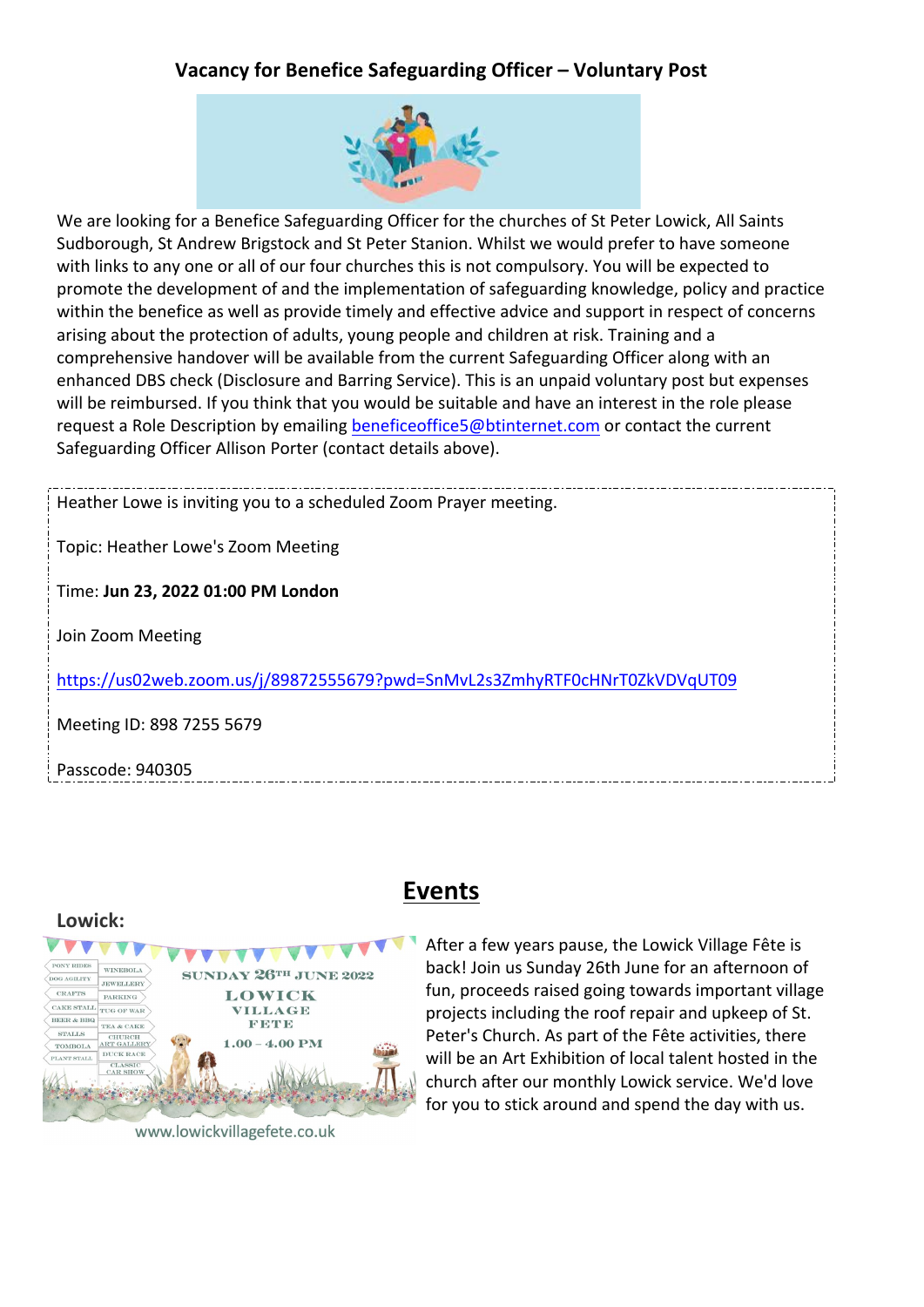## **Little Stanion:**

Every Tuesday from 10.30 a.m. -12.30 p.m. there will be 'Tea and Coffee Pot Stop' at the Welcome **Centre, Roman Road, Little Stanion.** 

"Meet up with old friends and make new friends", Complimentary tea and coffee.

Hot buttered toast and jam (2 slices) 50p,

Toasted teacakes 50p, Cakes 50p

Could you bring someone with you who perhaps doesn't find it easy to get out alone or would enjoy some company?

Our aim is to get to know those on Little Stanion better and create a place for friendship and conversation as well as being a listening ear when required.

We would love those in Stanion to come and enjoy the space and a cuppa as well or even volunteer to help. Perhaps you might even be tempted to a little treat!

Our aim is to put a rota together so that no one has to be available every Tuesday! Please let Rev'd Heather or Jackie Makepeace know if you could help. Many thanks.